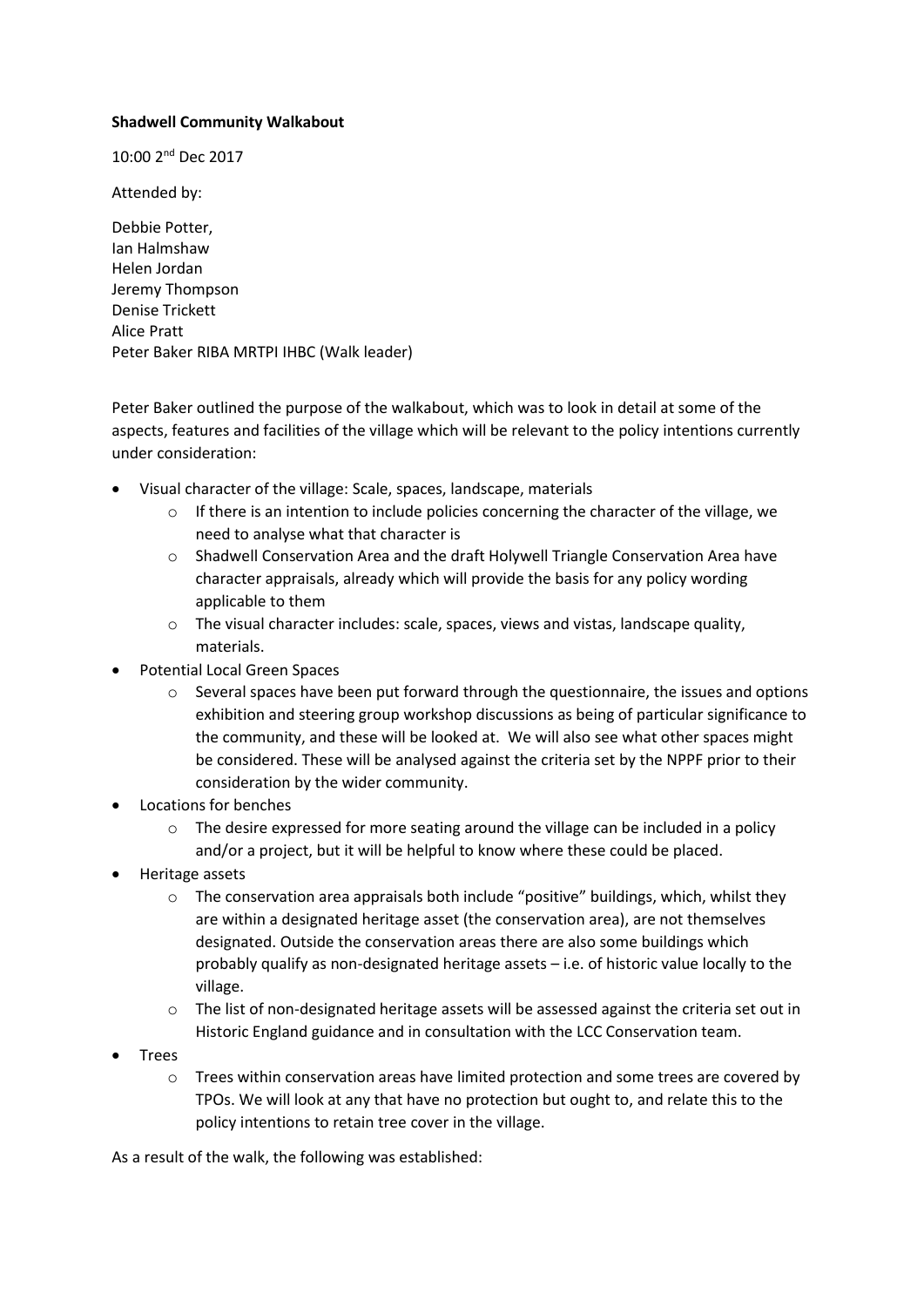- 1. Visual Character.
	- a. The two main areas of the built-up village outside the conservation areas are the Cricketers, Gateland Drive area and the Ash Hills.
	- b. The Cricketers built at the turn of the  $21<sup>st</sup>$  century is a group of detached two storey houses built in a red multi brick with some tile hanging and some stone features and a mix of grey and brown concrete roof tiles. Most of the roads are block paved with front gardens defined by low hedges and planting. The roads follow a gently curvilinear plan on a sloping site, providing unfolding views along them and glimpses of the countryside to the north. There are few substantial mature trees on the site, though one, an over-mature silver birch to the rear of 107/109 Main Street, does stand out. [post-walk check shows that while a few other, smaller trees on the estate have TPOs (added prior to it being developed judging by the reference – 1998/1 and 1999/78), this one is unprotected, perhaps because of its condition and overmaturity].
	- c. The section of Main Street between the two conservation areas (from Colliers Lane to Gateland Lane) is a straight length of road sloping down in both directions from a high point by the listed stone Library (the former 1814 Methodist chapel) sits opposite the present stone Methodist Church (1892). Houses on either side are in a mix of ages, styles and materials, but all are two storey and present a fairly consistent building line with front gardens defined by walls and hedges. There are a few front garden trees and the vista to the west is terminated by a significant group of trees lining the road as it bends round to the north-west.
	- d. Gateland Drive, built in the 1960s, has a gentle double curve which helps to limit a direct line of sight along it. It is lined by detached two story stone houses behind front hedges and has grass verges both sides each with a continuous line of small street trees. Blind Lane is straighter, but with similar houses of the same period, and has views southward across open countryside.
	- e. Ash Hills is a large estate, also built in the 1960s and also consisting of two storey stone detached houses (some with rooms in the roof and dormers at first floor). The network of streets varies from straighter alignments to the east, with low front walls or hedges, and more curvilinear to the east with generous open fronts with lawns, shrubs and garden trees. At many junctions, private side gardens are lined by trimmed tall evergreen hedges, providing a contrast to that general openness. There are a number of older trees pre-dating the development, set within it.
	- f. Crofton Rise to the east of the conservation area includes light beige brick semidetached houses on the north side and bungalows on the south side aligning it, with a grass verge on one side and low stone walls lining the gardens. Main Street parallel with Crofton Rise is lined only on the north side with detached bungalows with their white painted gable ends facing the road.
- 2. Potential Local Green Spaces.
	- a. The following green spaces have been identified as potential Local Green Spaces and will be the subject of further assessment:
		- i. Holywell Park
		- ii. Village Green
		- iii. St Paul's Churchyard
		- iv. Community garden, Colliers Lane
		- v. Field with medieval ridge and furrow
		- vi. Bus turnaround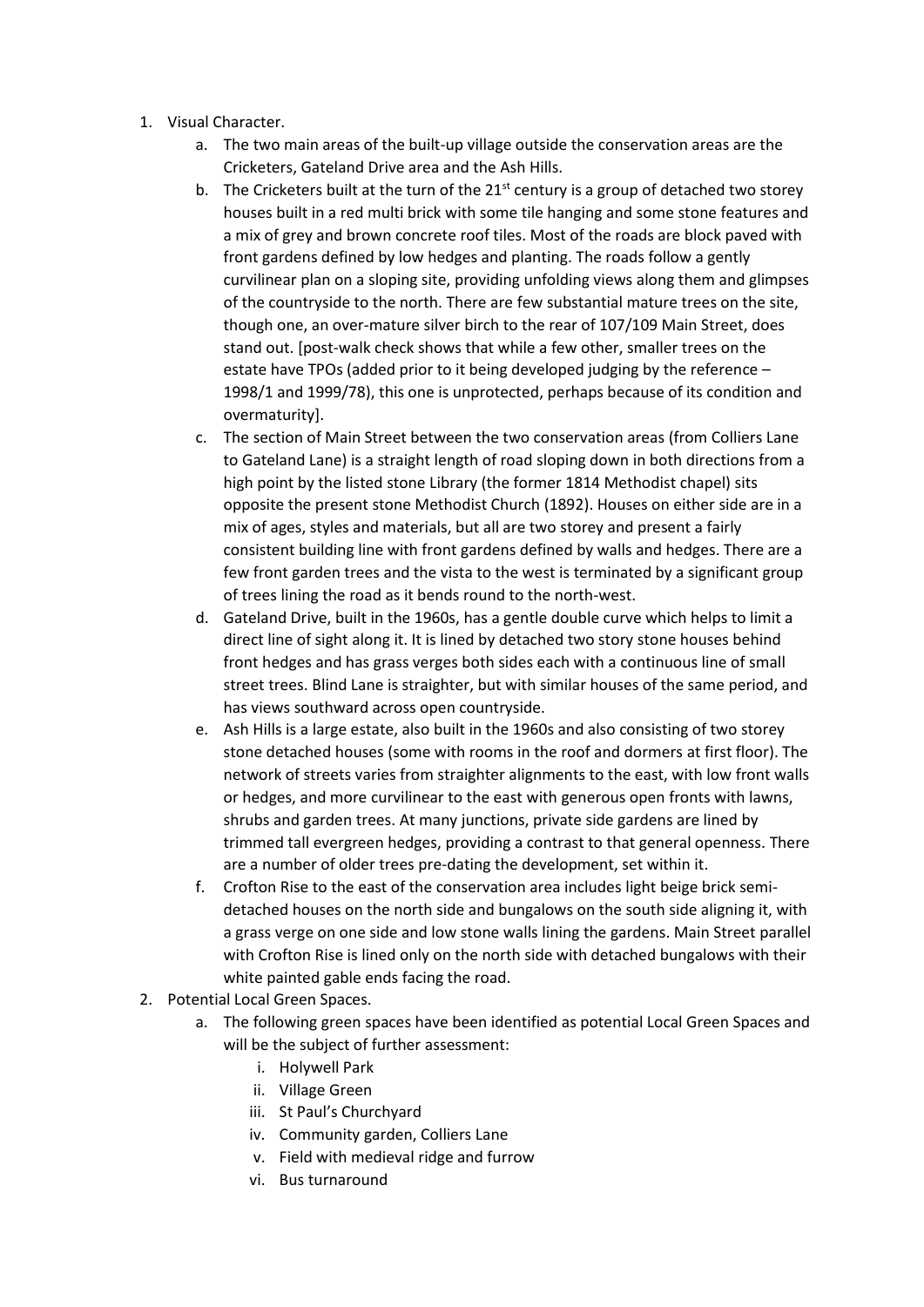- vii. Library Garden
- viii. Planted area Main St/Ash Hill Lane junction
	- ix. Planted area Main St/Cricketers View junction
- x. Paved and planted area Main St/footpath links junction
- b. These will be assessed against the criteria set out in the NPPF:
- where the green space is in reasonably close proximity to the community it serves;
- where the green area is **demonstrably special** to a local community and holds a **particular local significance**, for example because of its beauty, historic significance, recreational value (including as a playing field), tranquillity or richness of its wildlife; and
- where the green area concerned is local in character and is not an extensive tract of land.
- 3. Locations for Benches:
	- a. Potential locations for benches noted were:
		- i. SE corner of the junction of Main St/Colliers Lane, facing the view of the shops. There is a wide pavement here which is used for residents parking (no.72 has no off-street parking), so that might need to be accommodated)
		- ii. Within the community garden on Colliers Lane. There are two benches here currently with space for one or two more, overlooking the view west
		- iii. Within the bus turnaround green area. There is no footway here but the carriageway is only used by buses (every 20 minutes), so crossing would not be hazardous. There is currently a bench for bus passengers at the bus stop but this faces the road and not the view.
		- iv. Winn Moor Lane, near the stone stile (by Barnaby Cottages), good view looking north.
		- v. Shadwell Lane, anywhere mid-way to Slaid Hill.
		- vi. Hobberley Lane, anywhere mid-way up the hill. (Problem—narrow verges, mostly.)
- 4. Heritage Assets
	- a. The NPPF defines designated and non-designated heritage assets. Designated Heritage Assets (DHAs) include Listed Buildings and Conservation Areas. Nondesignated Heritage Assets (NDHAs) are other assets identified by the Local Planning Authority (can be through Neighbourhood Plans).
	- b. "Positive" buildings within the Conservation Areas have been defined by their character appraisals. These are within DHAs but are not designated themselves.
	- c. Outside of the Conservation Areas, PB had prepared a list of NDHAs for the initial NP draft from a visual inspection, but they need to be systematically assessed against criteria set out in Historic England's guidance for local listing. The milestone on Shadwell Lane 330m east of Slaid Hill will be included on that list. 112 Main St is of an age which could be considered, though possibly too altered.
- 5. Trees
	- a. Some trees in Shadwell have some protection
		- i. Trees within Conservation Areas have limited protection. This is a requirement to give 6 weeks' notice to the Local Planning Authority (LPA) of intention to fell or carry out tree works – the LPA can give consent or ignore, in which case work can proceed, or can issue a Tree Preservation Order (TPO).
		- ii. Trees with TPOs require consent from the LPA for any works.